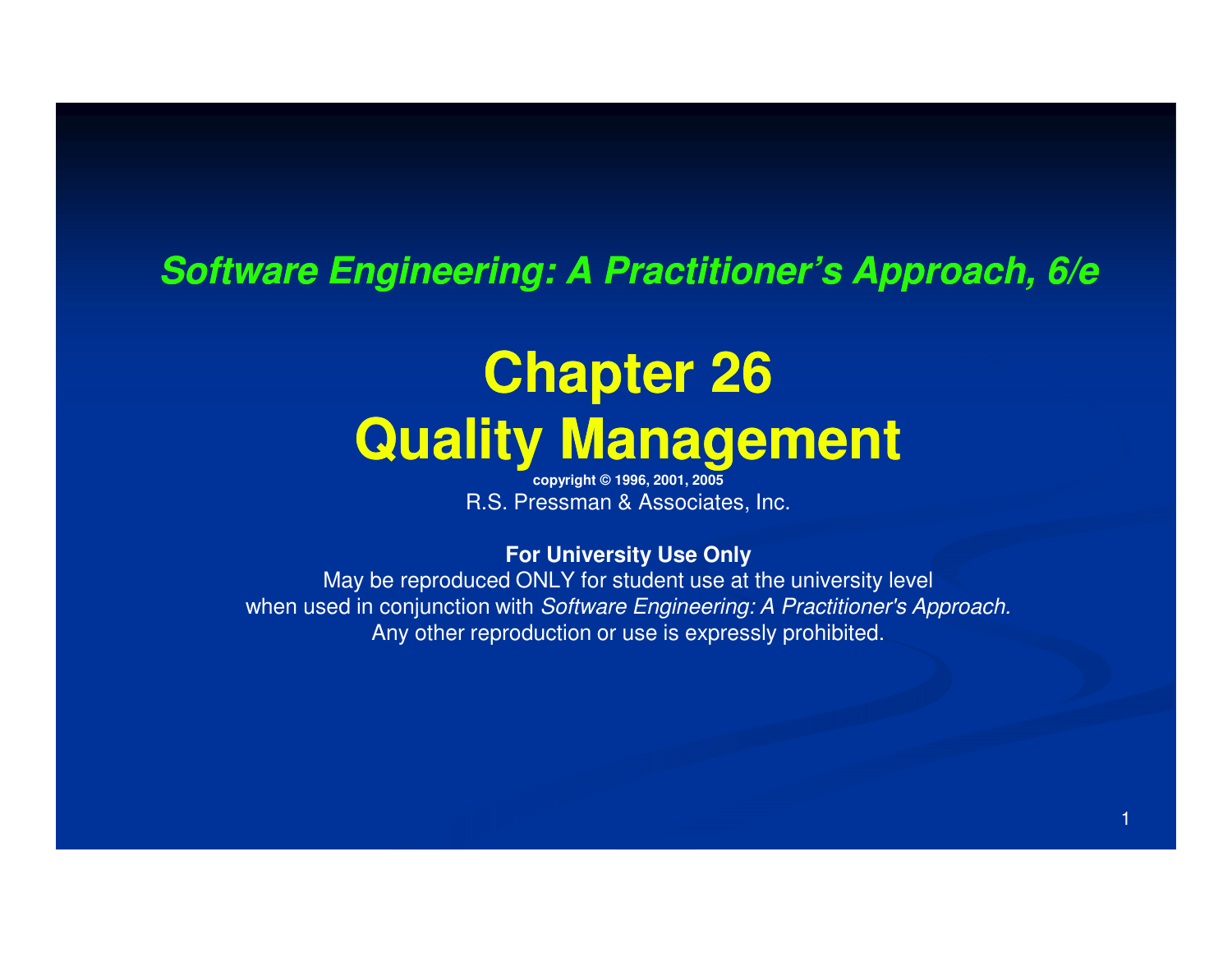## **Quality**

 $\blacksquare$ The American Heritage Dictionary defines quality as ■ "a characteristic or attribute of something."

**For software, two kinds of quality may be encountered:** 

- Quality of design encompasses requirements, specifications, and the design of the system.
- Quality of conformance is an issue focused primarily on implementation.
- user satisfaction = compliant product + good quality + delivery within budget and schedule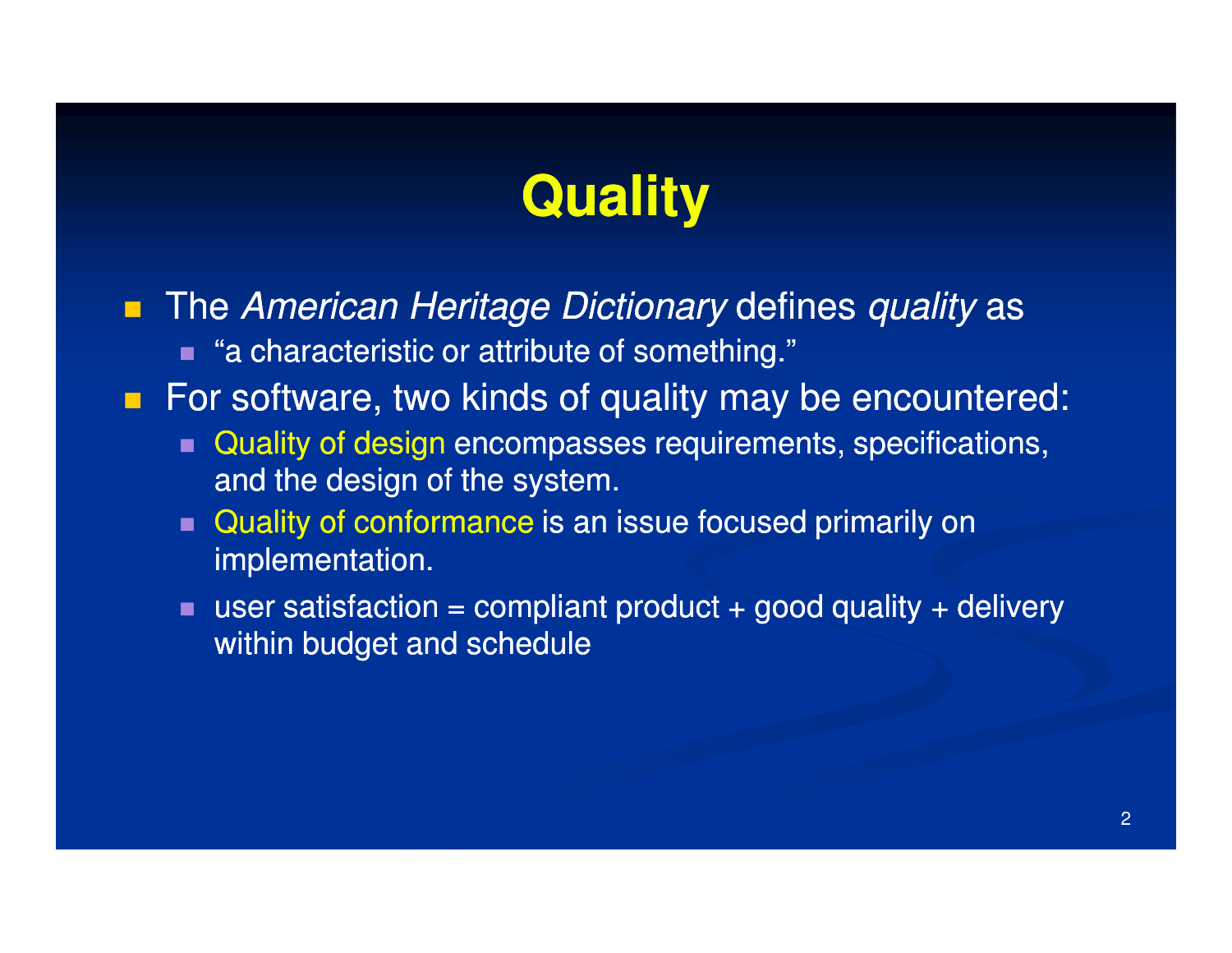## **Software Quality**

Conformance to explicitly stated functional and performance requirements, explicitly documented development standards, and implicit characteristics that are expected of all professionally developed software.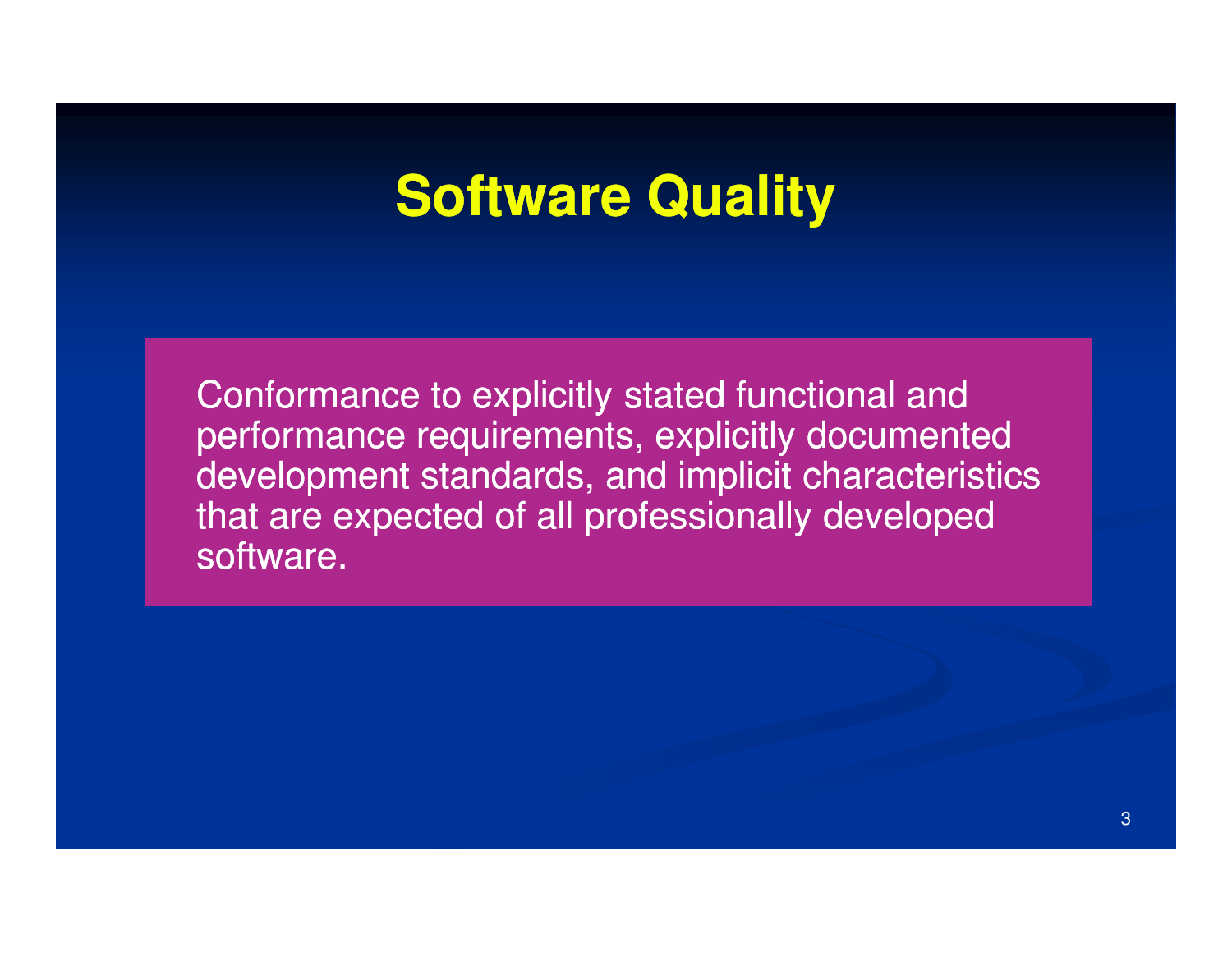## **Cost of Quality**

### ■ *Prevention costs* include

- quality planning, formal technical reviews, test equipment and Training
- *Appraisal costs* include
	- In-process and inter-process inspection, equipment  $\blacksquare$ calibration and maintenance, and testing

### ■ *Failure costs*

- п Internal failure costs (before delivery) include
	- $\blacksquare$  rework
	- **Exercise**
	- failure mode analysis
- $\blacksquare$  External failure costs (after delivery) include
	- **complaint resolution**
	- product return and replacement
	- $\blacksquare$  help line support
	- warranty work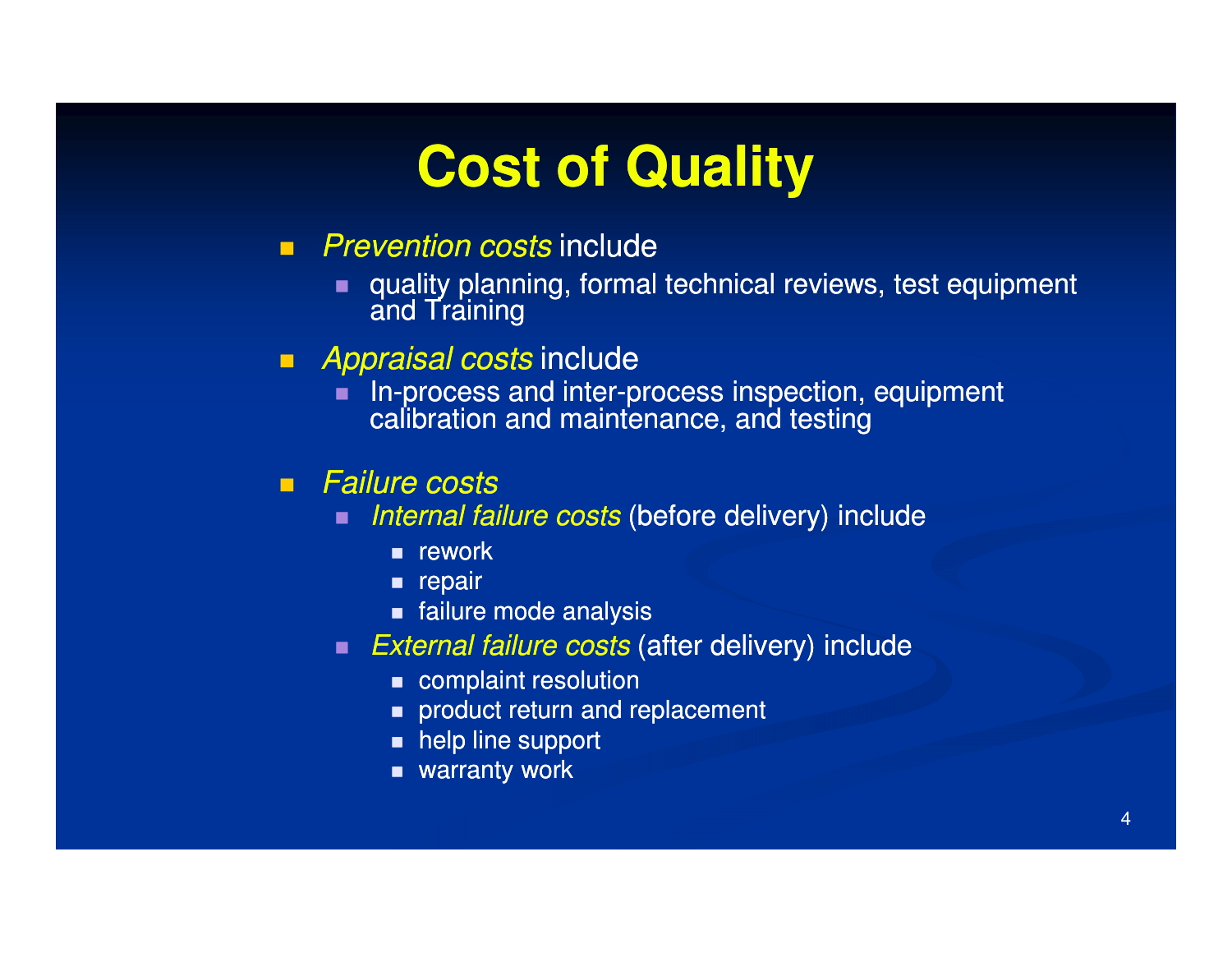## **Software Quality Assurance**



The SQA group serves as the customer's in-house representative.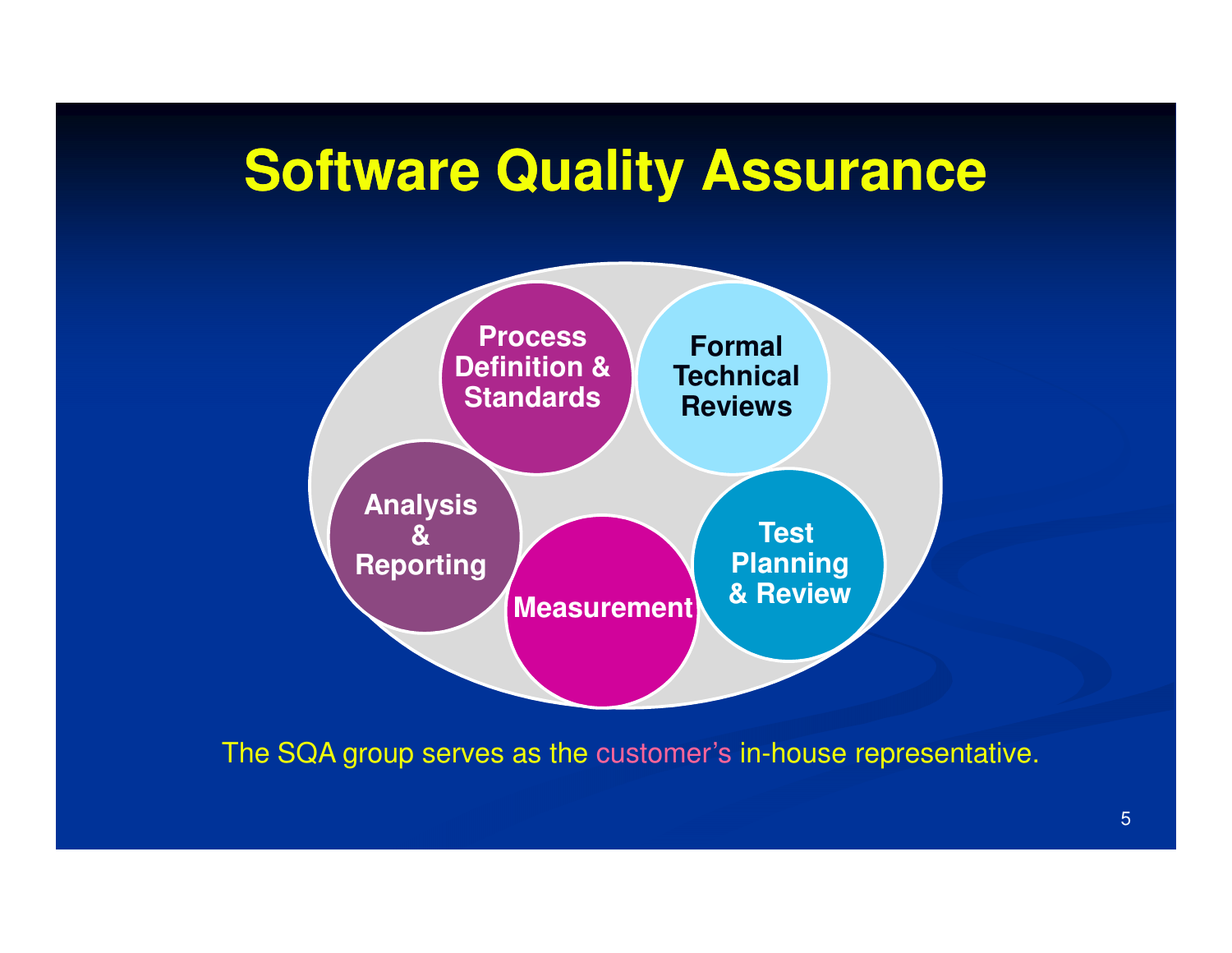# **Role of the SQA Group Group-I**

#### $\blacksquare$ **Prepares an SQA plan for a project.**

- **The plan identifies** 
	- $\quad \bullet$  evaluations to be performed
	- **audits and reviews to be performed**
	- **standards that are applicable to the project**
	- $\quad \blacksquare$  procedures for error reporting and tracking
	- $\blacksquare$  documents to be produced by the SQA group
	- amount of feedback provided to the software project team

#### $\blacksquare$  **Participates in the development of the project's software process description.**

п The SQA group reviews the process description for compliance with organizational policy, internal software standards, externally imposed standards (e.g., ISO-9001), and other parts of the software project plan.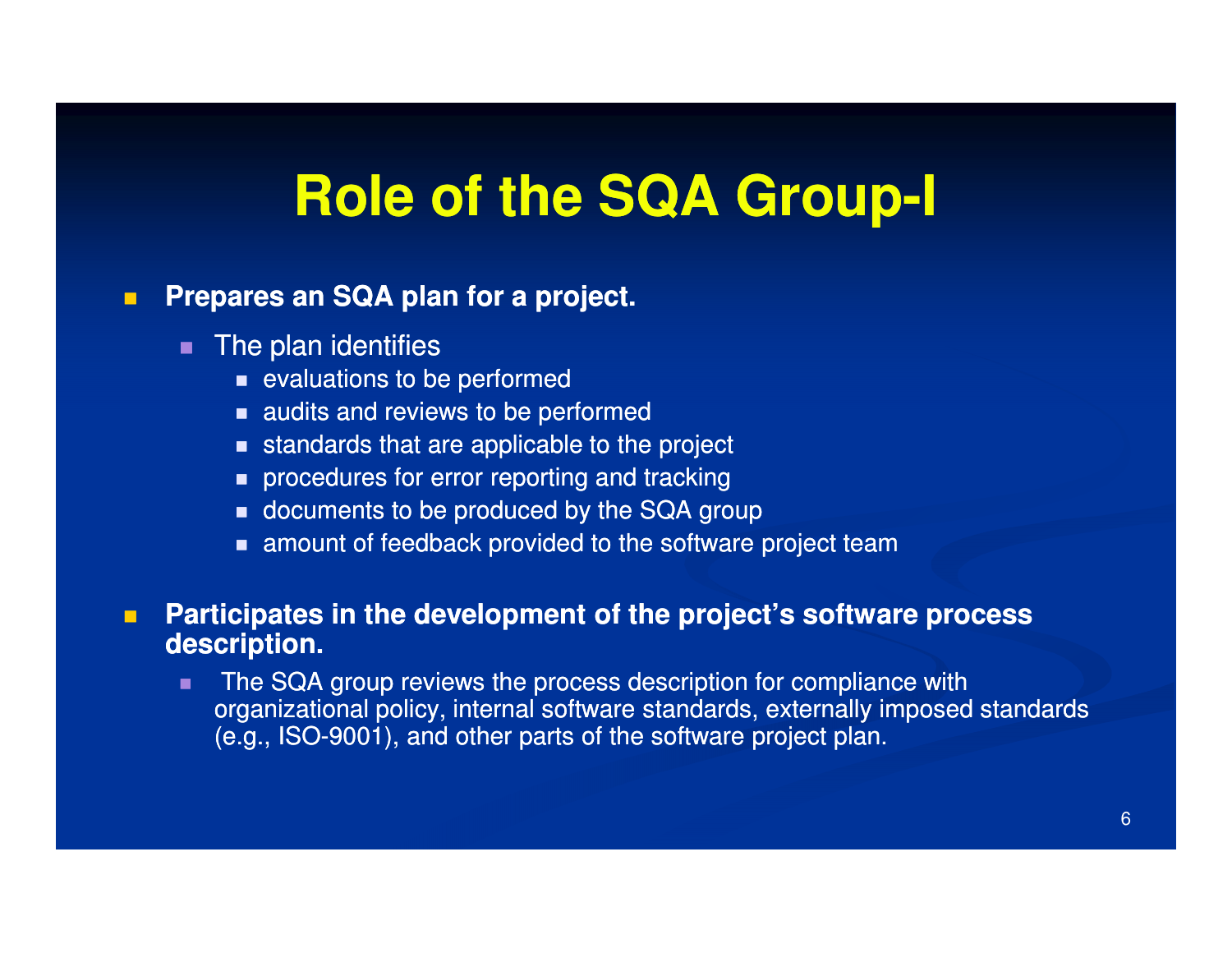# **Role of the SQA Group Group-II**

- $\blacksquare$  **Reviews software engineering activities to verify compliance with the defined software process.**
	- $\blacksquare$  identifies, documents, and tracks deviations from the process and verifies that corrections have been made.
- $\blacksquare$  **Audits designated software work products to verify compliance with those defined as part of the software process.**
	- reviews selected work products; identifies, documents, and tracks deviations; verifies that corrections have been made
	- $\blacksquare$ periodically reports the results of its work to the project manager.
- $\blacksquare$  **Ensures that deviations in software work and work products are documented and handled according to a documented procedure.**
- П **Records any noncompliance and reports to senior management.**
	- Noncompliance items are tracked until they are resolved.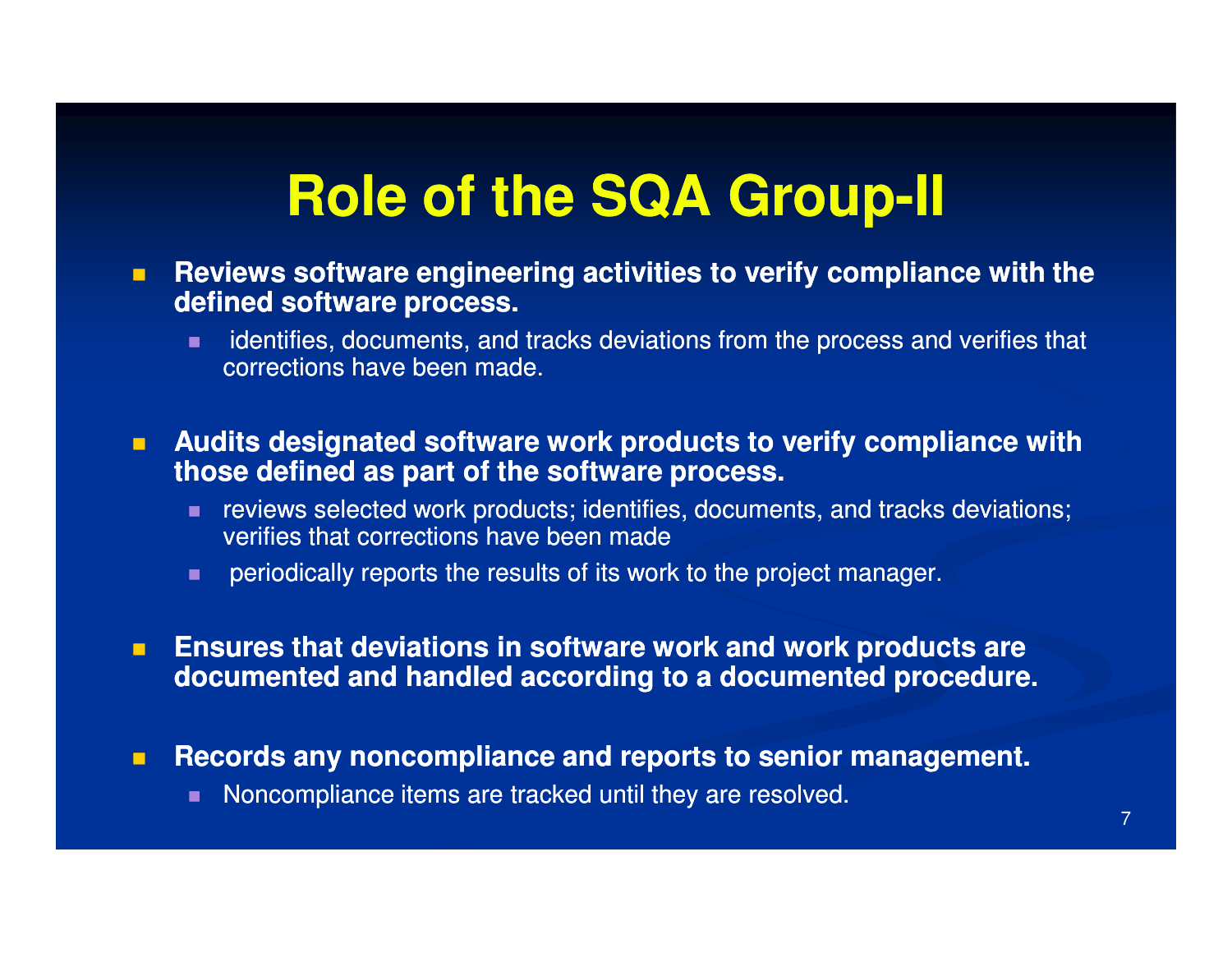## **Why SQA Activities Pay Off?**

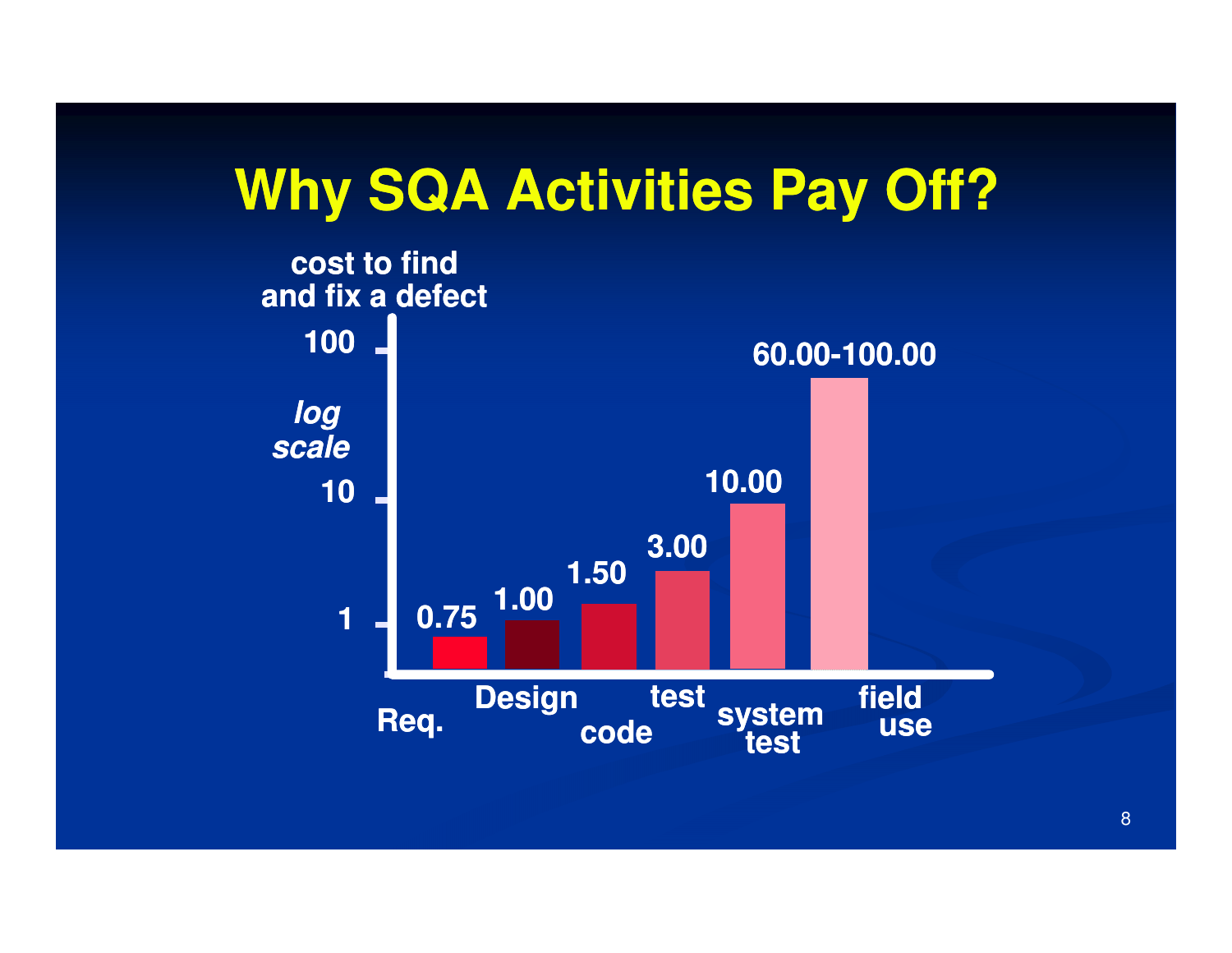## **Reviews & Inspections**

**... there is no particular reason why your friend and colleaguecannot also be your sternest critic.**

**Jerry Weinberg**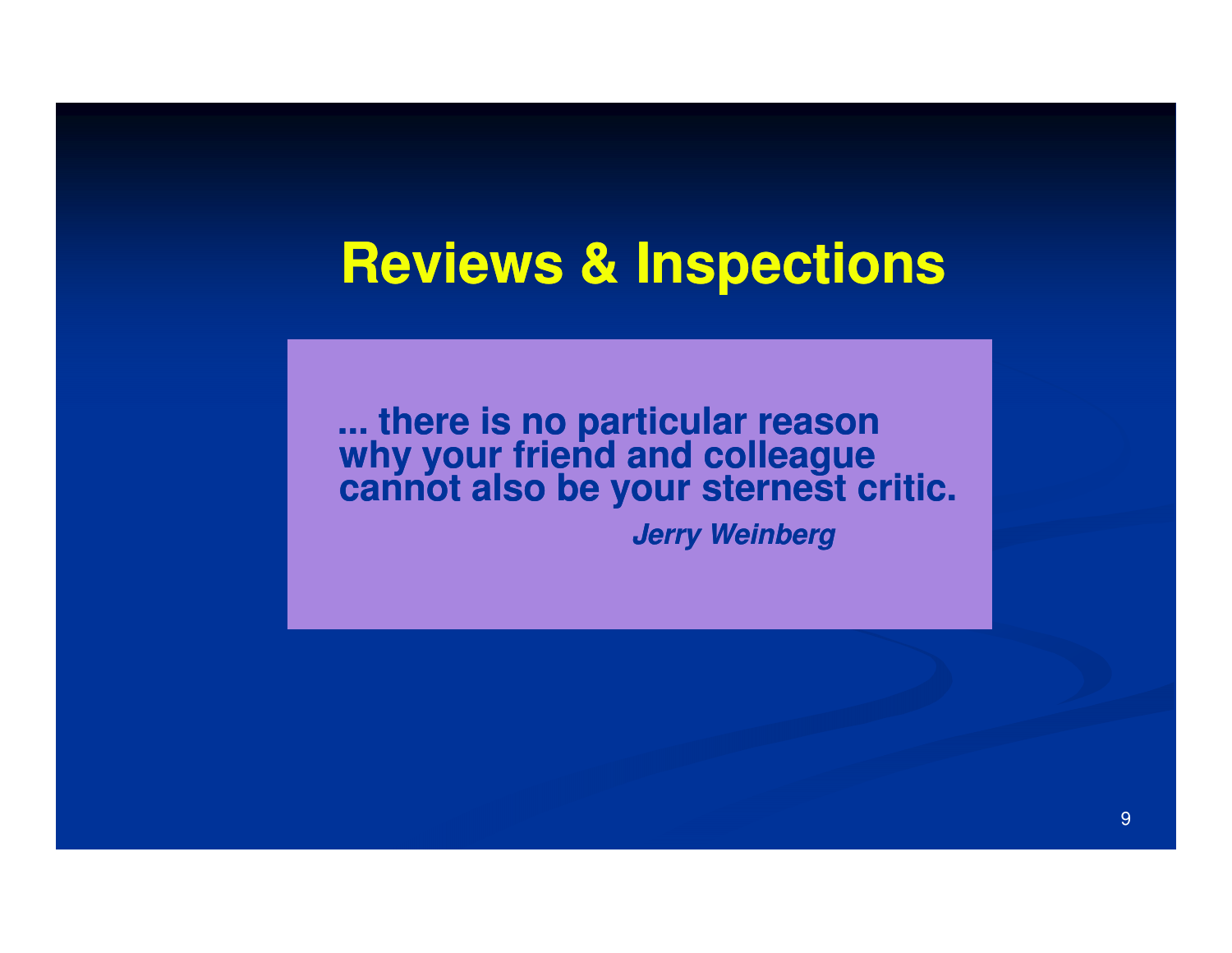## **What Are Reviews?**

- T. a meeting conducted by technical people for technical people
- **a** a technical assessment of a work product created during the software engineering process
- **a** a software quality assurance mechanism
- **a** a training ground

Reviews serve to uncover errors and defects that can then be removed at various points during software engineering.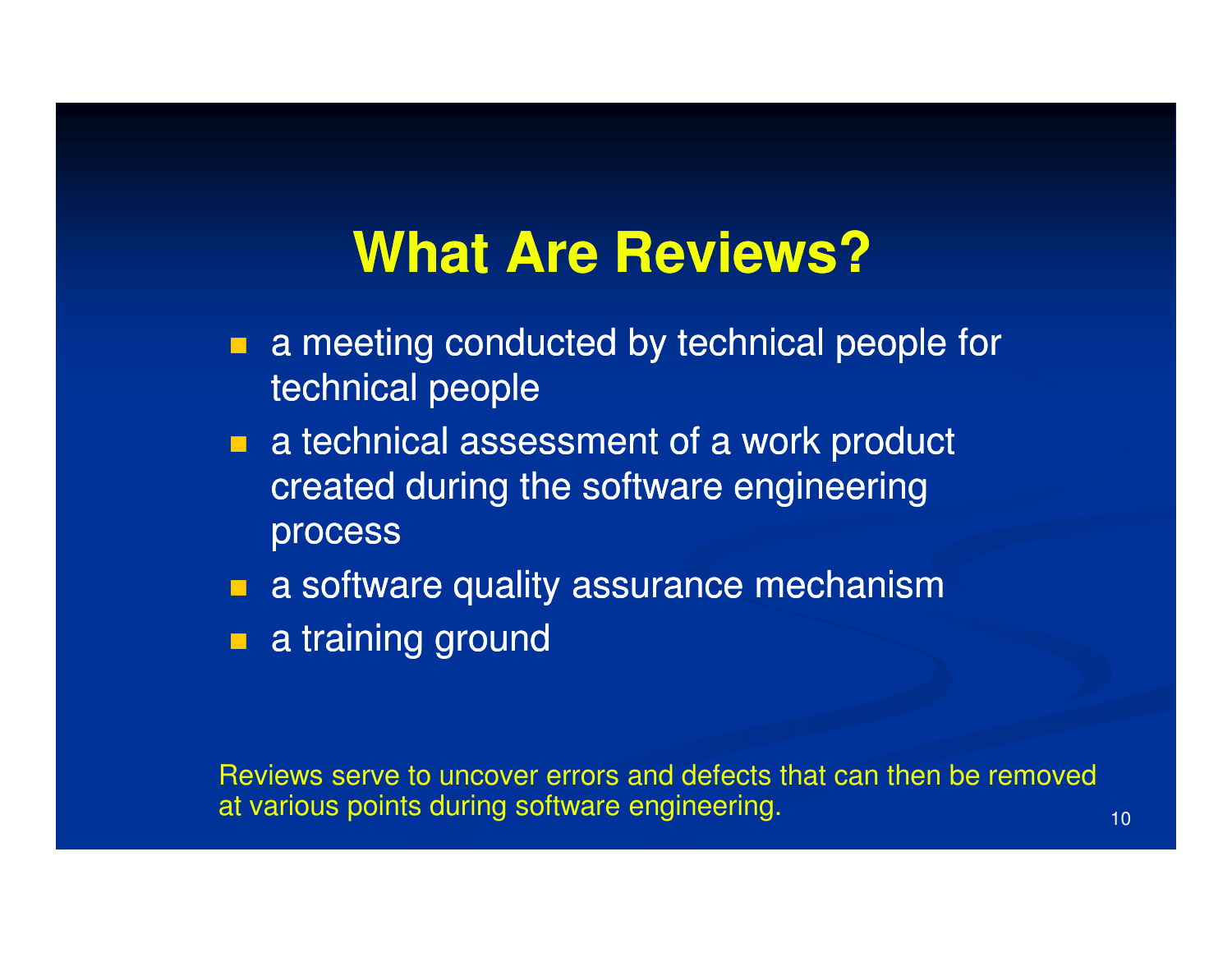## **The Players**

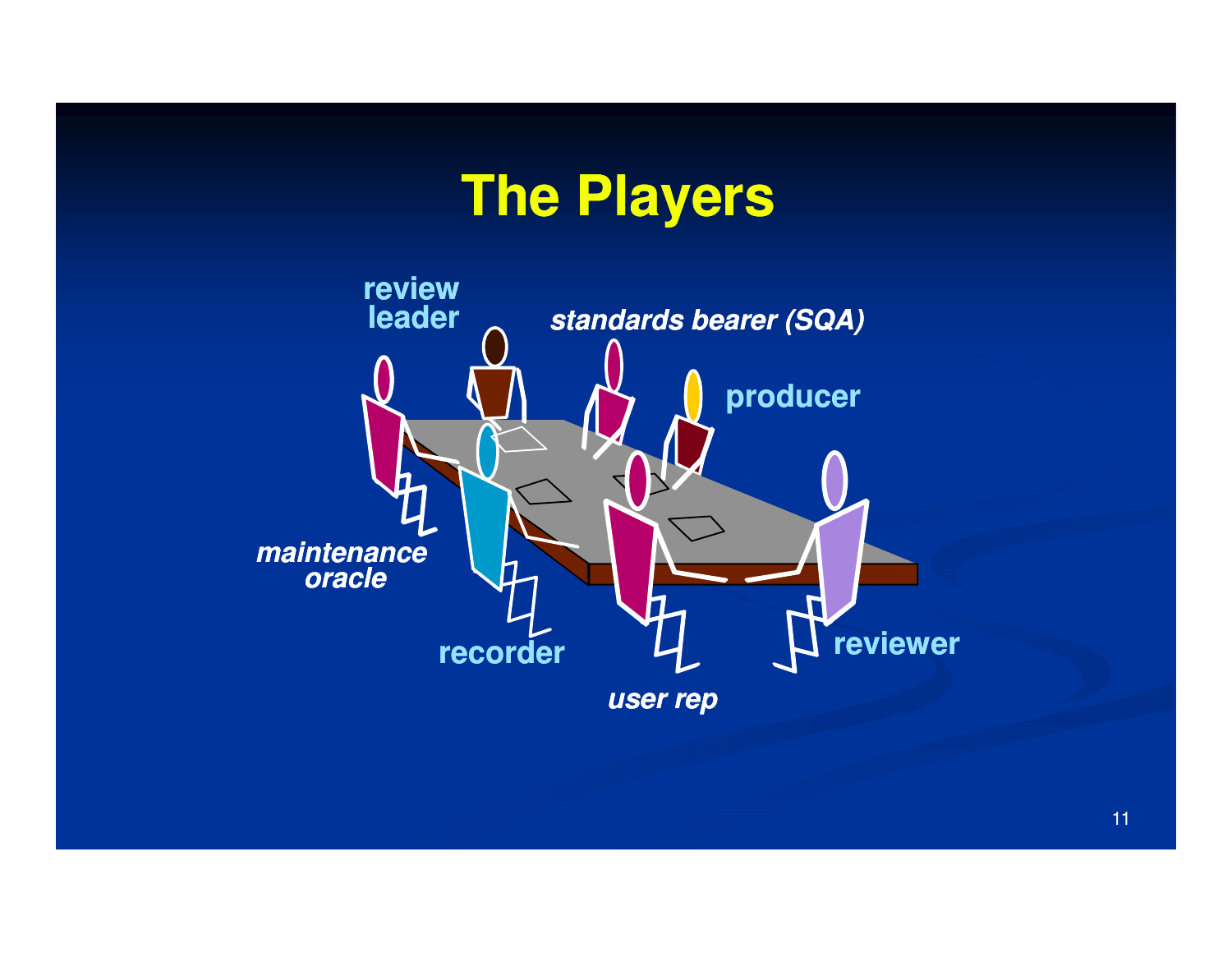## **Conducting the Review**



 **be prepared prepared—evaluate evaluate 1.product before the review**

- **review the product, not 2.the producer**
- **keep your tone mild, ask questions instead of making accusations3.**

At the end of the review, all attendees of the Formal Technical Reviews must decide whether to (1) accpet the product without further modification, (2) reject the product due to severe errors, or (3) accept the product provisionally.

- **stick to the review agenda4.**
- **raise issues, don't resolve them5.**
- **avoid discussions of style style—stick to technical stick 6.correctness**
- **schedule reviews as project tasks7.**
- **record and report all review results8.**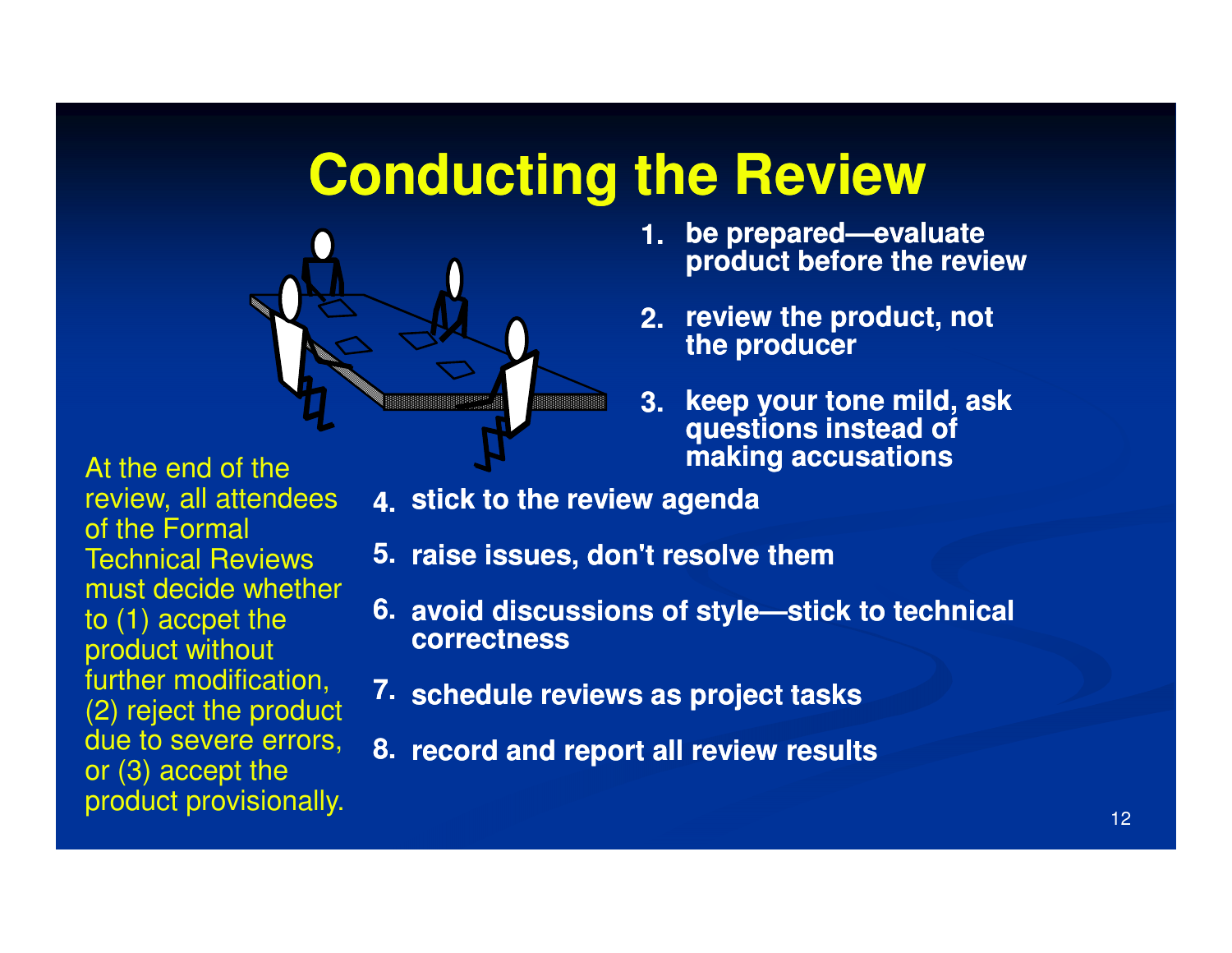## **Review Summary**

### **A review summary report answers three questions:**

- What are reviewed
- Who reviewed it
- What were the findings and conclusions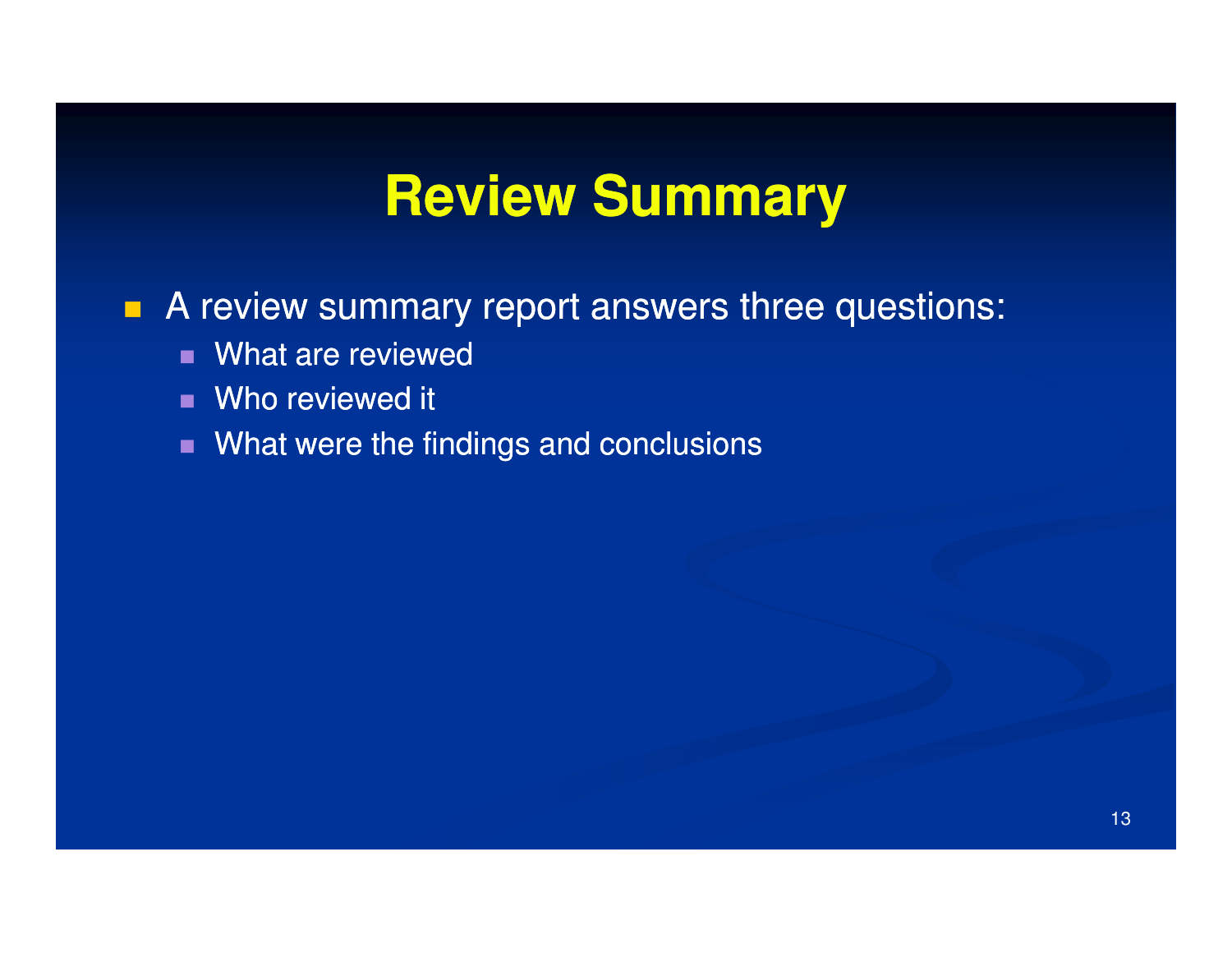## **Review Guidelines**

- $\blacksquare$ Review the product, not the producer
- Set an agenda and maintain it
- $\blacksquare$ Limit debate and rebuttal
- $\blacksquare$  Enunciate problem areas, but don't attempt to solve every problem noted
- **Take written notes**

…

 $\blacksquare$  Limit the number of participants and insist upon advance preparation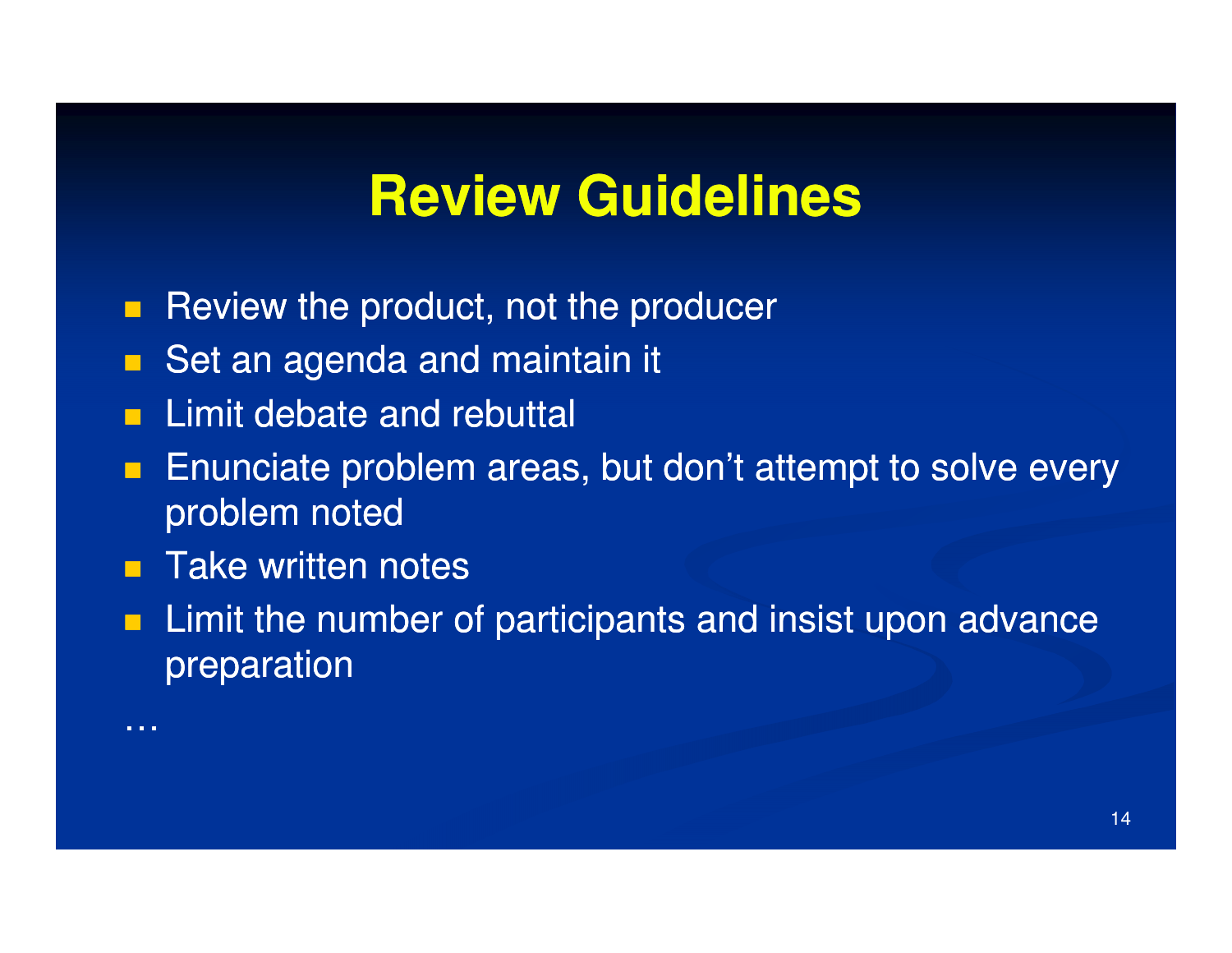## **Defect Amplification and Removal**

#### $\blacksquare$ Figure 26.2

- **Errors passed through**  $\blacksquare$
- **Amplified errors 1: x**
- $\blacksquare$ Newly generated errors
- $\blacksquare$  Figure 26.3 no reviews are conducted

#### $\blacksquare$ Figure 26.4

reviews are conducted (preliminary design, detail design, code)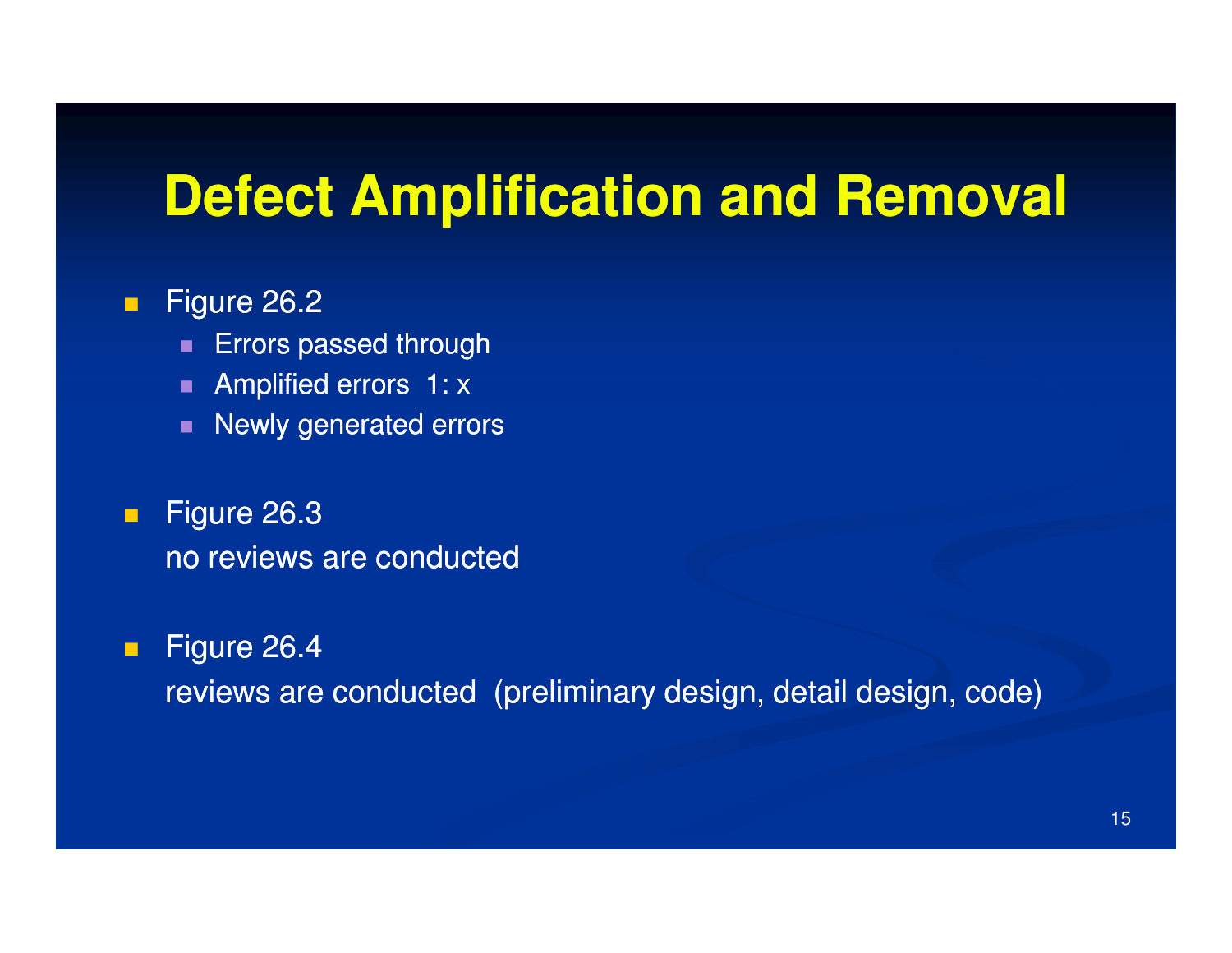## **Sample-Driven Reviews (SDRs)**

п SDRs attempt to quantify those work products that are primary targets for full **FTRs.** 

To accomplish this …

- **Inspect a fraction**  $a_i$  **of each software work product, Record the number**  $\blacksquare$ of faults f<sub>i</sub> found within a<sub>i</sub>.
- **Develop a gross estimate of the number of faults within work product i** by multiplying f<sub>i</sub> by 1/a<sub>i</sub>.
- Sort the work products in descending order according to the gross estimate of the number of faults in each.
- Focus available review resources on those work products that have the highest estimated number of faults.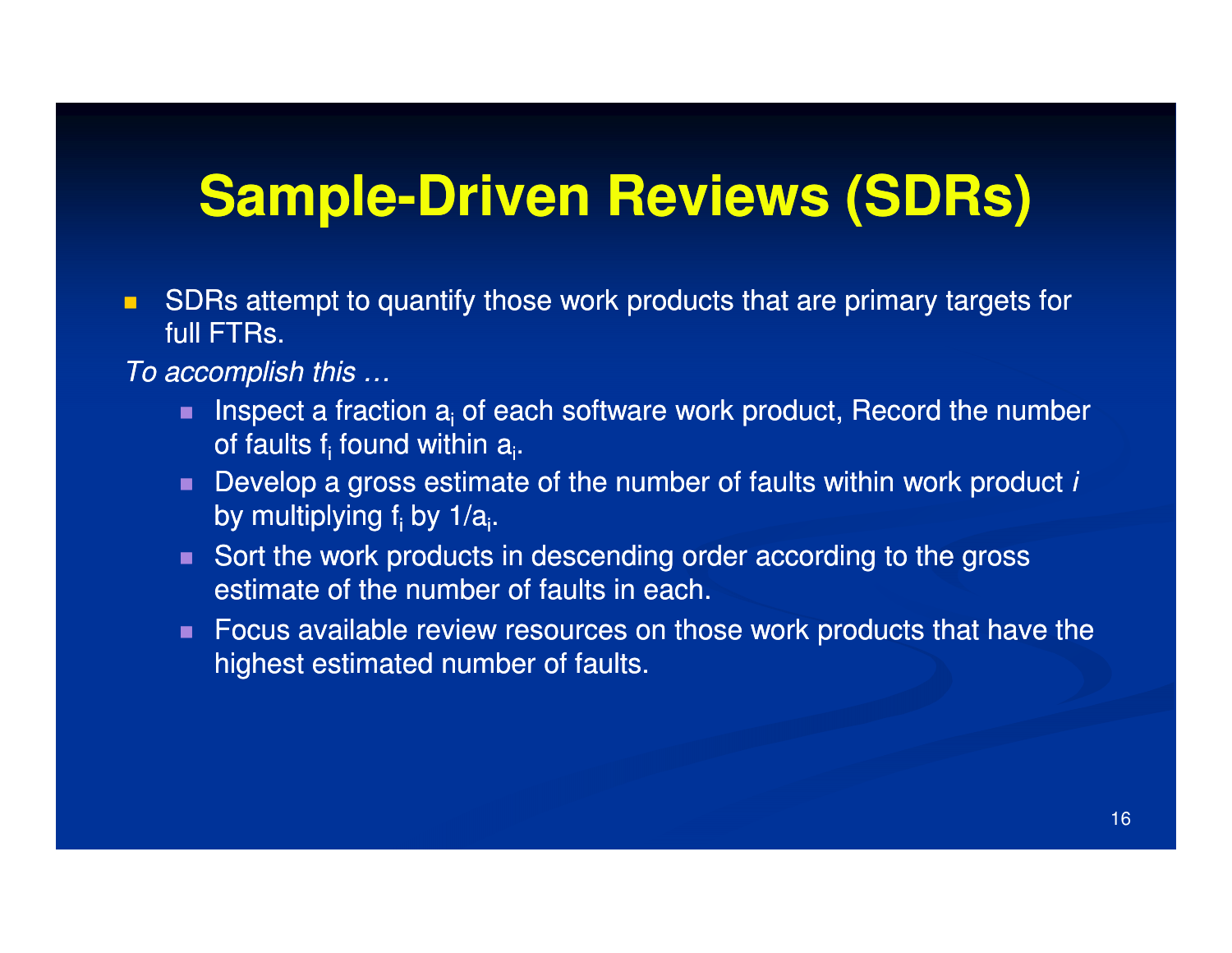## **Metrics Derived from Reviews**

■ inspection time per page of documentation ■ inspection time per KLOC or FP inspection effort per KLOC or FPerrors uncovered per reviewer hour **E** errors uncovered per preparation hour **E** errors uncovered per SE task (e.g., design) **number of minor errors (e.g., typos)** ■ number of errors found during preparation number of major errors (e.g., nonconformance to req.)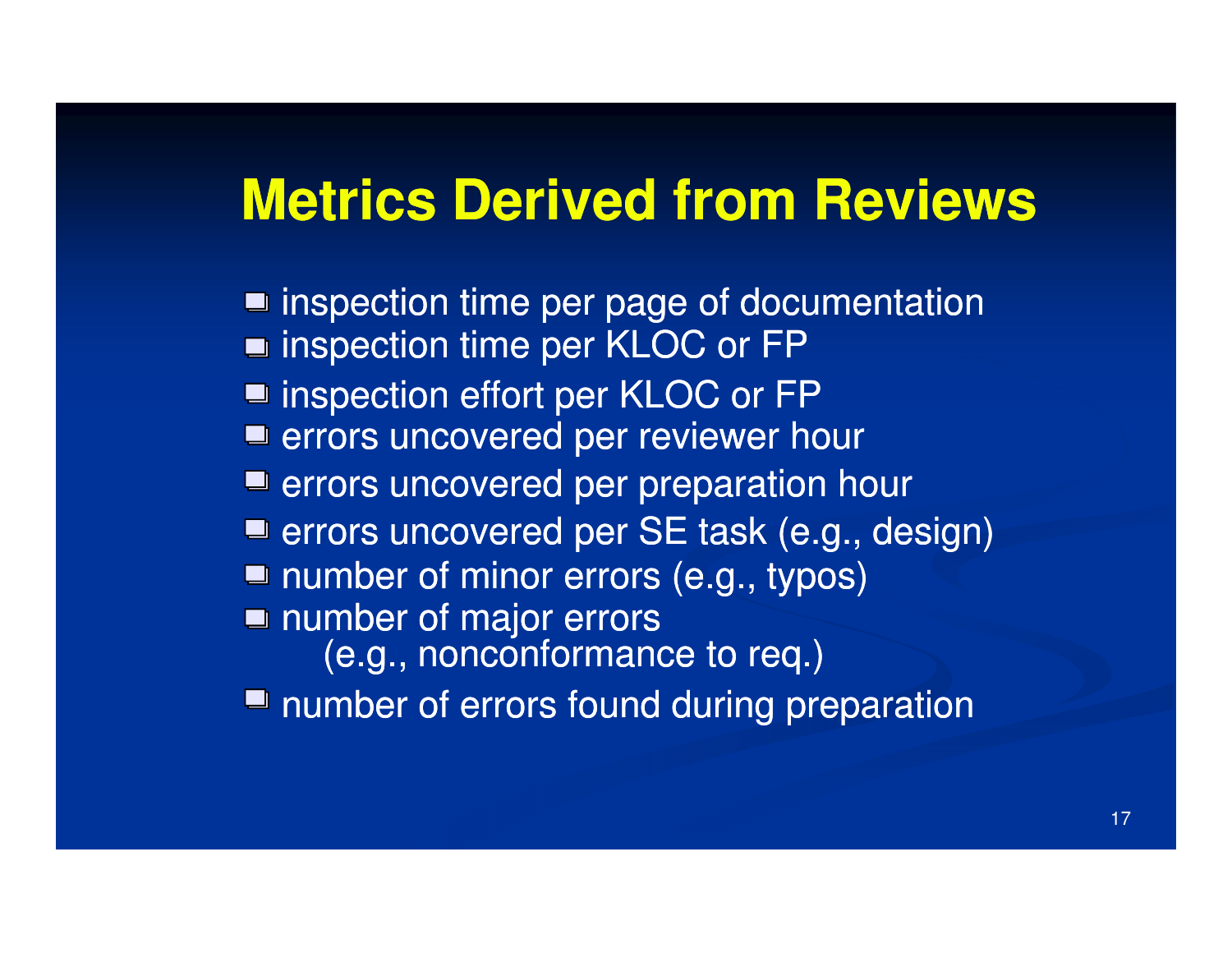## **Statistical SQA**

**Product& Process**

**Collect information on all defectsFind the causes of the defectsMove to provide fixes for the process**

## **measurement**

**... an understanding of how to improve quality ...**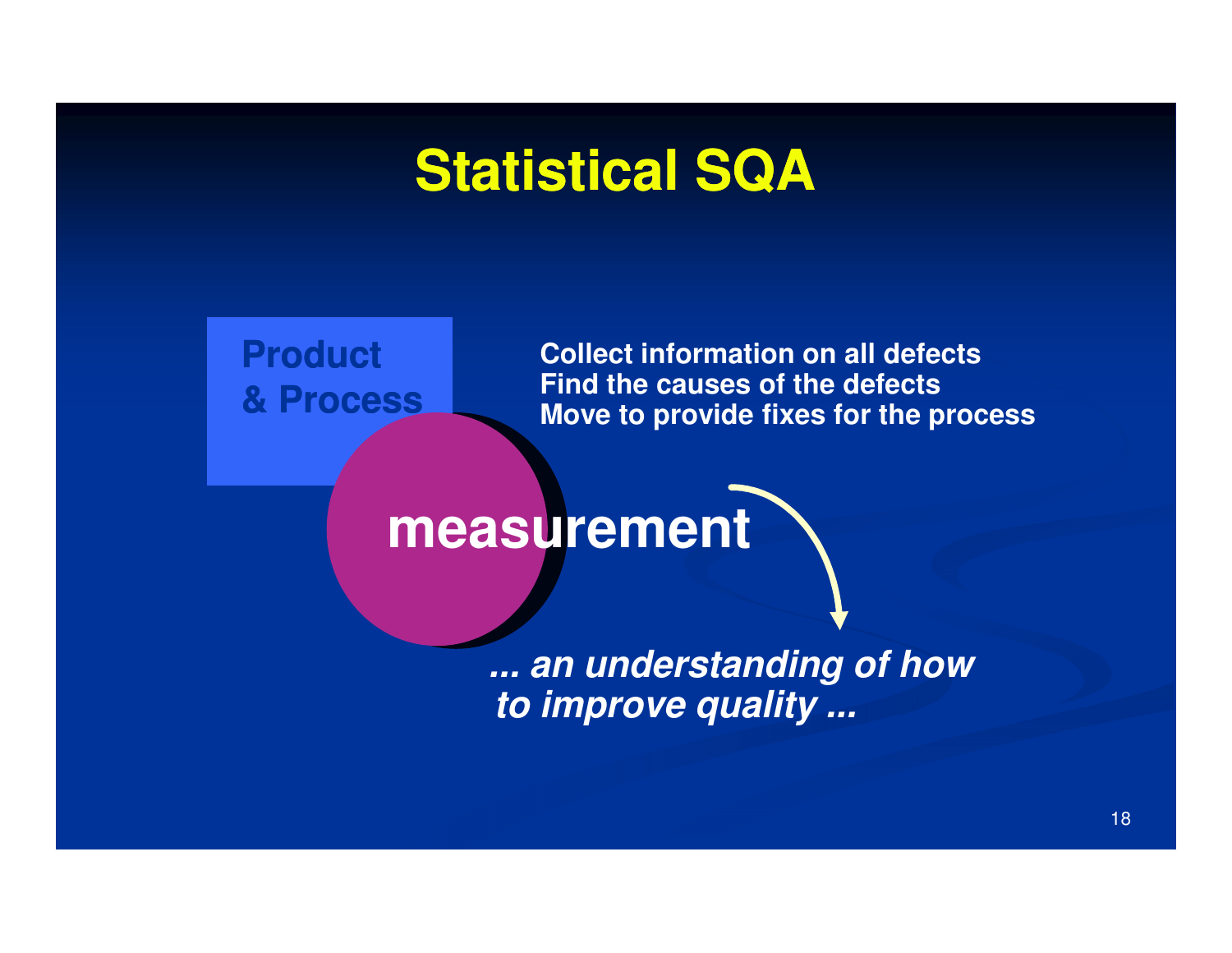## **An Example**

### $\blacksquare$ Figure 26.5

The causes of errors, number of errors be found, percentage

vital causes according to total percentage: IES, MCC, EDRvital causes according to serious percentage: IES, EDR, EDL, PLT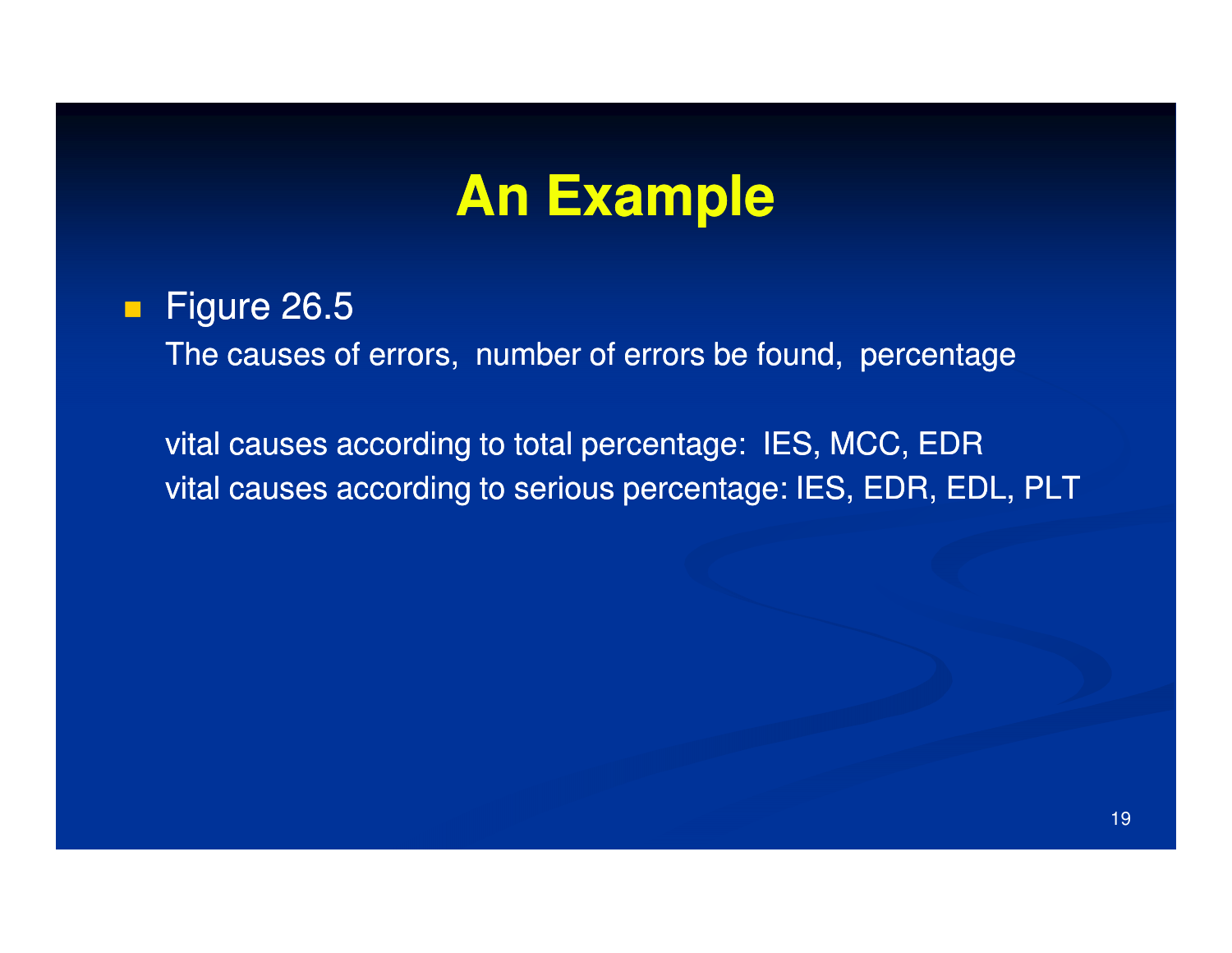# **Six-Sigma for Software Engineering**

- п The term "six sigma" is derived from six standard deviations—3.4 instances (defects) per million occurrences—implying an extremely high quality standard.
- $\blacksquare$  The Six Sigma methodology defines three core steps:
	- $\blacksquare$  Define customer requirements and deliverables and project goals via welldefined methods of customer communication
	- $\blacksquare$  Measure the existing process and its output to determine current quality performance (collect defect metrics)
	- $\quadblacksquare$  Analyze defect metrics and determine the vital few causes.
	- $\blacksquare$  Improve the process by eliminating the root causes of defects.
	- ш. Control the process to ensure that future work does not reintroduce the causes of defects.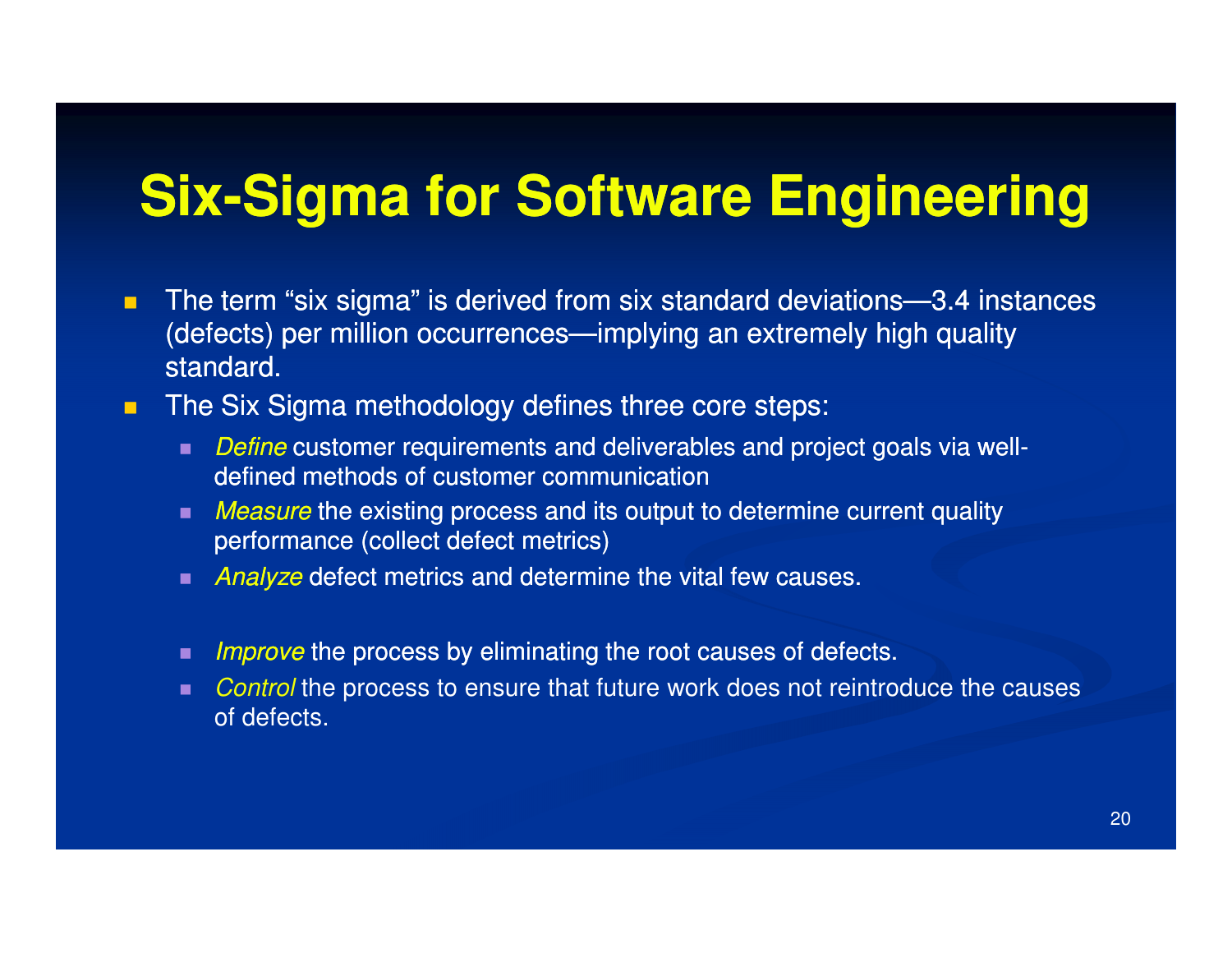## **Software Reliability**

A simple measure of reliability is *mean-time-betweenfailure* (MTBF), where  $MTBF = MTTF + MTTR$ 

Where the acronyms MTTF and MTTR are *mean-time-*

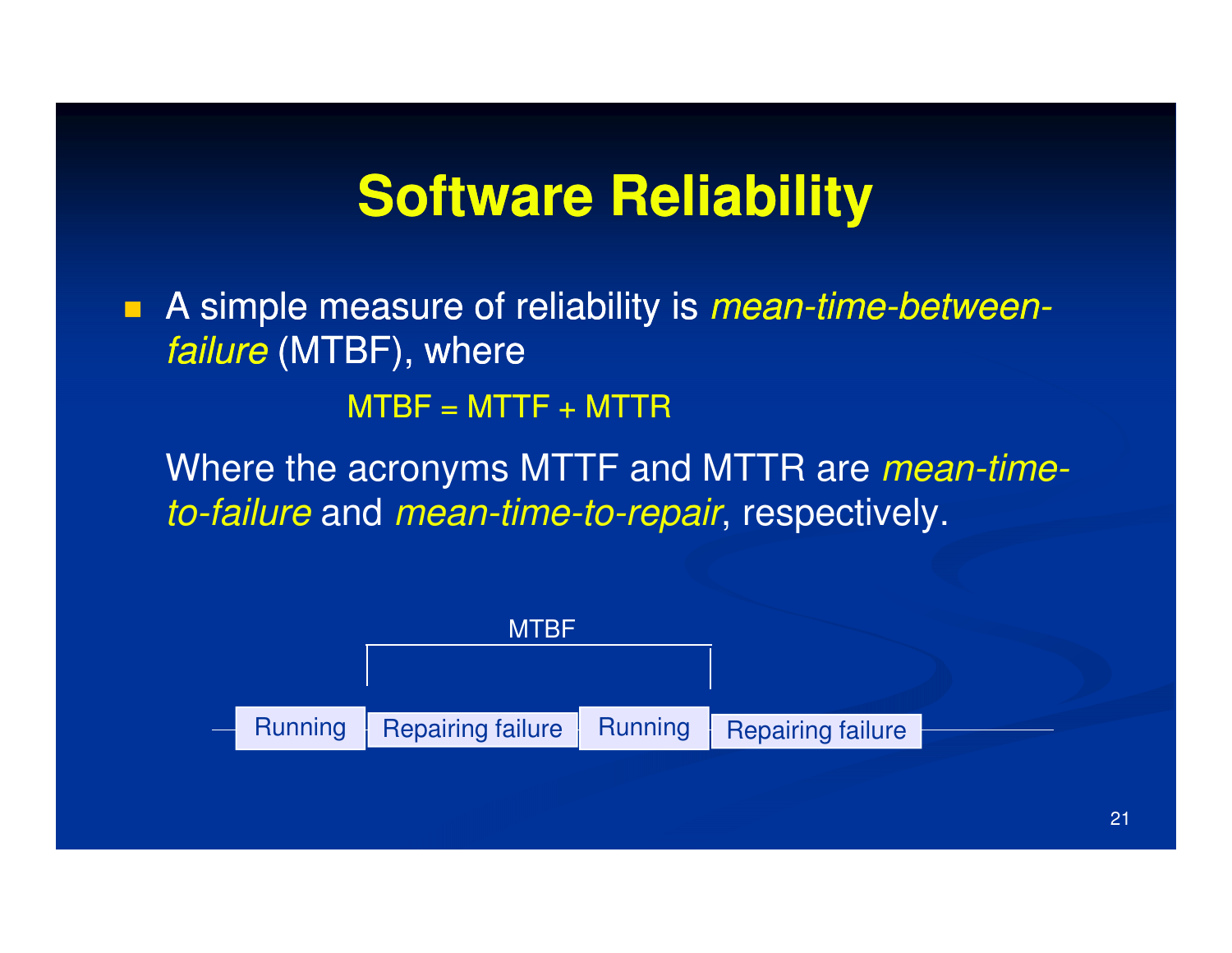## **Software Availability**

Software availability is the probability that a program is operating according to requirements at a given point intime and is defined as

Availability =  $[MTTF/(MTTF + MTTR)] \times 100\%$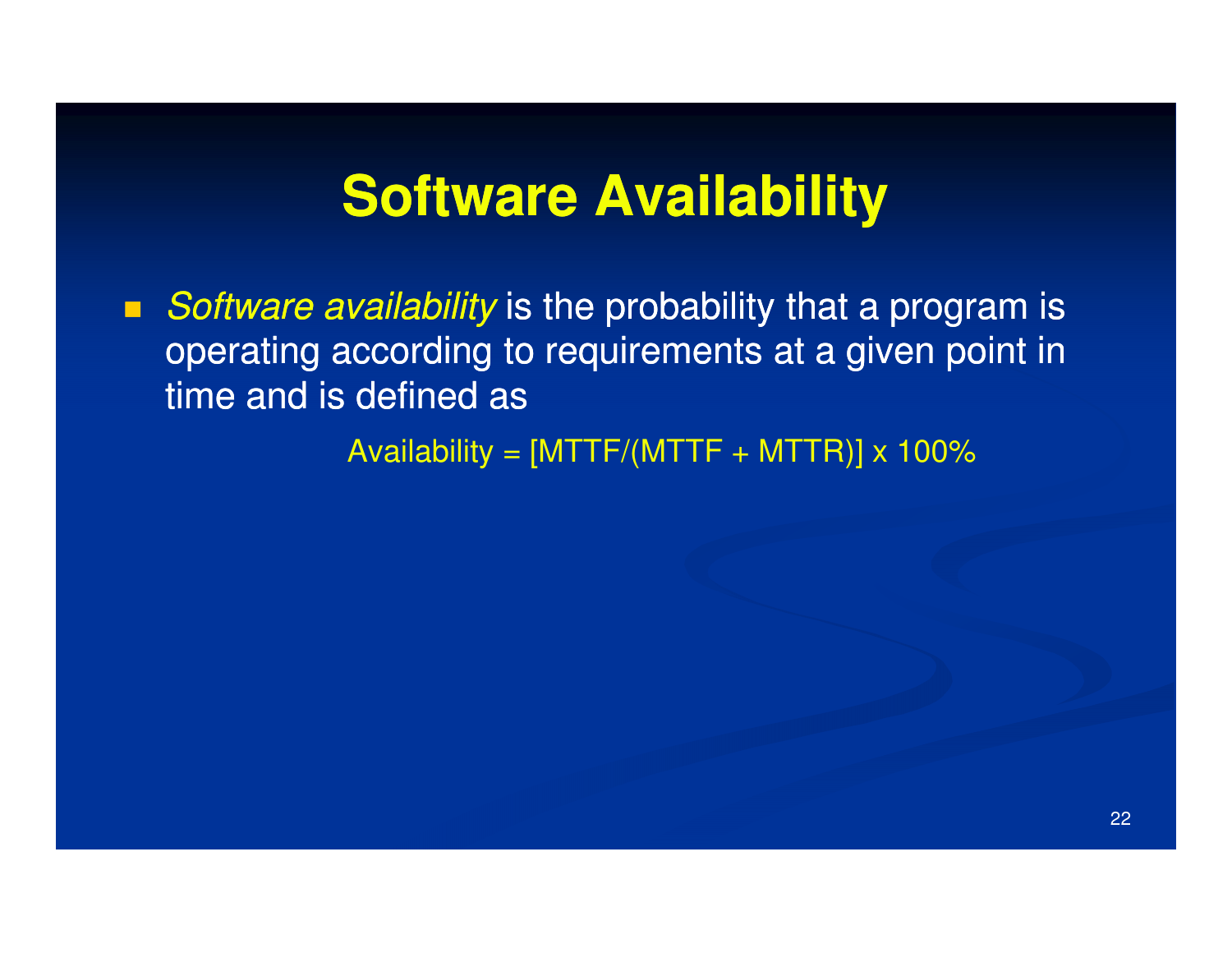## **Software Safety**

- Software safety is a software quality assurance activity that focuses on the identification and assessment of potential hazards that may affect software negatively and cause an entire system to fail.
- **If hazards can be identified early in the software process,** software design features can be specified that will either eliminate or control potential hazards.